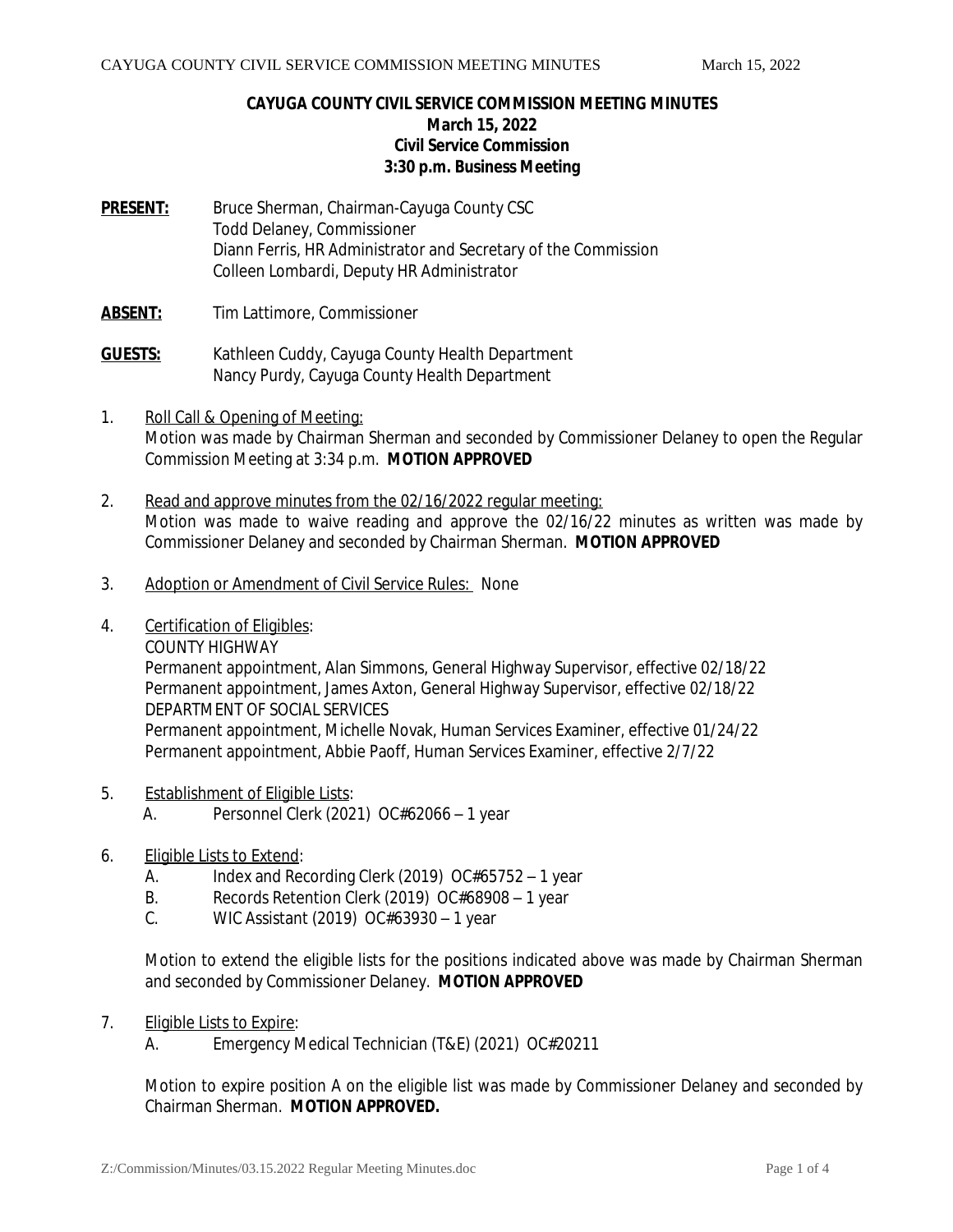#### 8. Adoption of Class Specifications:

- A. Supervising Coding and Billing Specialist Mental Health (C)
- B. Competent Professional Authority (CPA) Public Health (C)
- C. Teacher Aide-Driver BOCES (NC JCP)

Motion was made by Chairman Sherman to approve the adoption of the class specification of B: Competent Professional Authority and seconded by Commissioner Delaney. *MOTION APPROVED.*

Motion was made by Commissioner Delaney to approve the adoption of class specifications of "A" and "C" and seconded by Chairman Sherman. *MOTION APPROVED.*

- 9. Amendment of Class Specifications:
	- A. Senior Human Resources Associate HR/Civil Service (C)
	- B. Deputy Director of Community Health Services Mental Health (C)
	- C. Maintenance Crew Leader\*\* Parks and Trails (NC seasonal)
	- D. Assistant Superintendent of Public Works Town of Owasco (NC\*\*\* JCP)
	- E. Public Works Utility Worker I Village of Moravia (NC)
	- F. Public Works Utility Worker II Village of Moravia (NC)

Motion made to approve the amended class specifications indicated above by Chairman Sherman and seconded by Commissioner Delaney. *MOTION APPROVED*

- 10. New Position Duties Statements:
	- A. Village Clerk Village of Moravia (U)
	- B. Public Works Utility Worker I Village of Moravia (NC)
	- C. Wastewater Treatment Plant Operator Trainee\*\*\* Village of Moravia (NC)
	- D. Confidential Investigator# District Attorney (NC# JCP)
	- E. Supervising Coding and Billing Specialist Mental Health (C)
	- F. Competent Professional Authority Public Health (C)
	- G. Clerk Sheriff's Department (C)

Motion was made by Chairman Sherman and seconded by Commissioner Delaney to approve the New Position Duties Statements as indicated above and directed staff to notify the appointment authorities. *MOTION APPROVED*

- 11. Exempt Class Review: None.
- 12. Job/Position Reclassification Questionnaire: None
- 13. Disciplinary Actions, Dismissals, Job Abolishment, Leaves of Absence, Reinstatements, Transfers:<br>A

Final determination – Remove candidate from eligible list – No appeal received

14. Consideration of Appeals: None.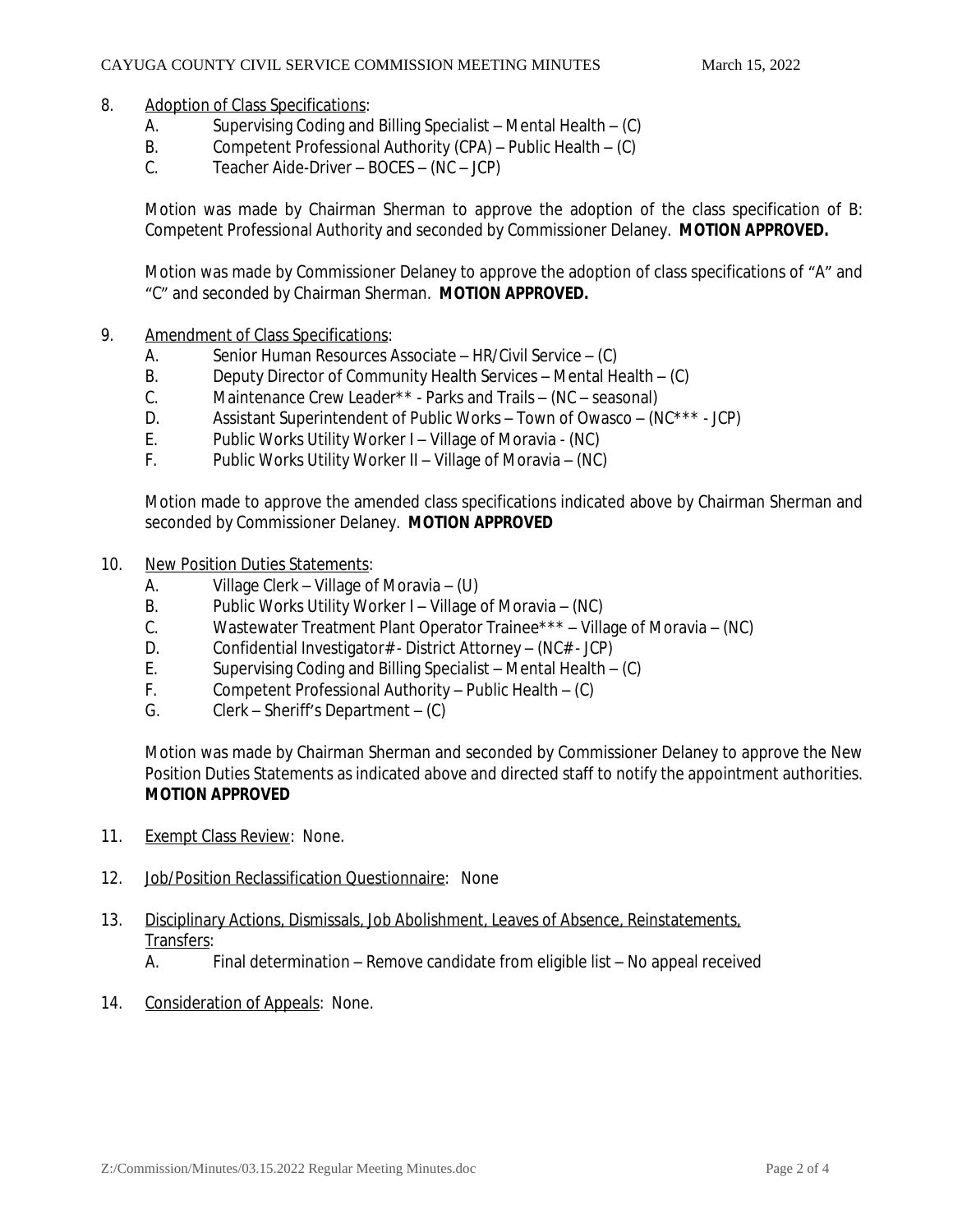## 15. Upcoming Examination Schedule:

|                  |                                                       | Exam          |
|------------------|-------------------------------------------------------|---------------|
| <b>Exam Date</b> | <b>Exam Title</b>                                     | <b>Number</b> |
| 04/02/22         | <b>Public Health Educator</b>                         | 66810         |
|                  | Senior Public Health Educator                         | 64941         |
|                  | Sheriff Custody Captain                               | 73020         |
|                  | Supervising Public Health Administrator (Prom.)       | 71328         |
|                  | Workforce Development Program Specialist              | 63227         |
| 04/30/22         | Administrative Officer (Emergency Services)           | 64826         |
|                  | Audit Clerk (OC) (Decentralized)                      | 20221         |
|                  | Audit Clerk (NCP for DSS) (Decentralized)             | 20223         |
|                  | Custodian (Decentralized)                             | 20222         |
|                  | Deputy Director of Community Mental Health Svcs (NCP) | 76842         |
|                  | Director of Community Health Services                 | 63075         |
|                  | <b>Technical Assistance Coordinator</b>               | 63102         |
| 05/14/22         | Administrative Assistant                              | 61040         |
|                  | Administrative Assistant (NCP for Mental Health)      | 72552         |
|                  | Automotive Mechanic (Diesel)                          | 62054         |
|                  | Child Support Enforcement Coordinator (OC)            | 65883         |
|                  | Child Support Enforcement Coordinator (PPM for DSS))  | 76684         |
|                  | Motor Vehicle Bureau Supervisor                       | 62477         |
|                  | Motor Vehicle Bureau Supervisor (Prom.)               | 72250         |
|                  | Resource Assistant (PPM for DSS)                      | 73923         |
|                  | Resource Consultant (NCP for DSS)                     | 74971         |
|                  | Senior Support Investigator (Prom.)                   | 71462         |
| 05/21/22         | Data Entry Machine Operator (Decentralized)           | 20224         |
| 06/11/22         | Confidential Secretary to CSE Chair                   | 69302         |
|                  | Confidential Secretary to the District Attorney II    | 64984         |
| 06/25/22         | <b>Human Services Examiner</b>                        | 66316         |
|                  | Senior Social Welfare Examiner                        | 76790         |
|                  | Sheriff Custody Officer                               | 62671         |
| 07/16/22         | Human Services Paraprofessionals Series               |               |
|                  | <b>IT Managers Series</b>                             |               |
| 08/13/22         | <b>Aging Services Assistant</b>                       | 66791         |
|                  | <b>Aging Services Coordinator</b>                     | 64280         |
|                  | <b>Aging Services Specialist</b>                      | 63542         |

16. Communications received:<br>A. The 2021 Municir

A. The 2021 Municipal Examination Fee Billing has been approved by NYS Civil Service

MSD Annual Report Submission Confirmation

17. Miscellaneous: None.